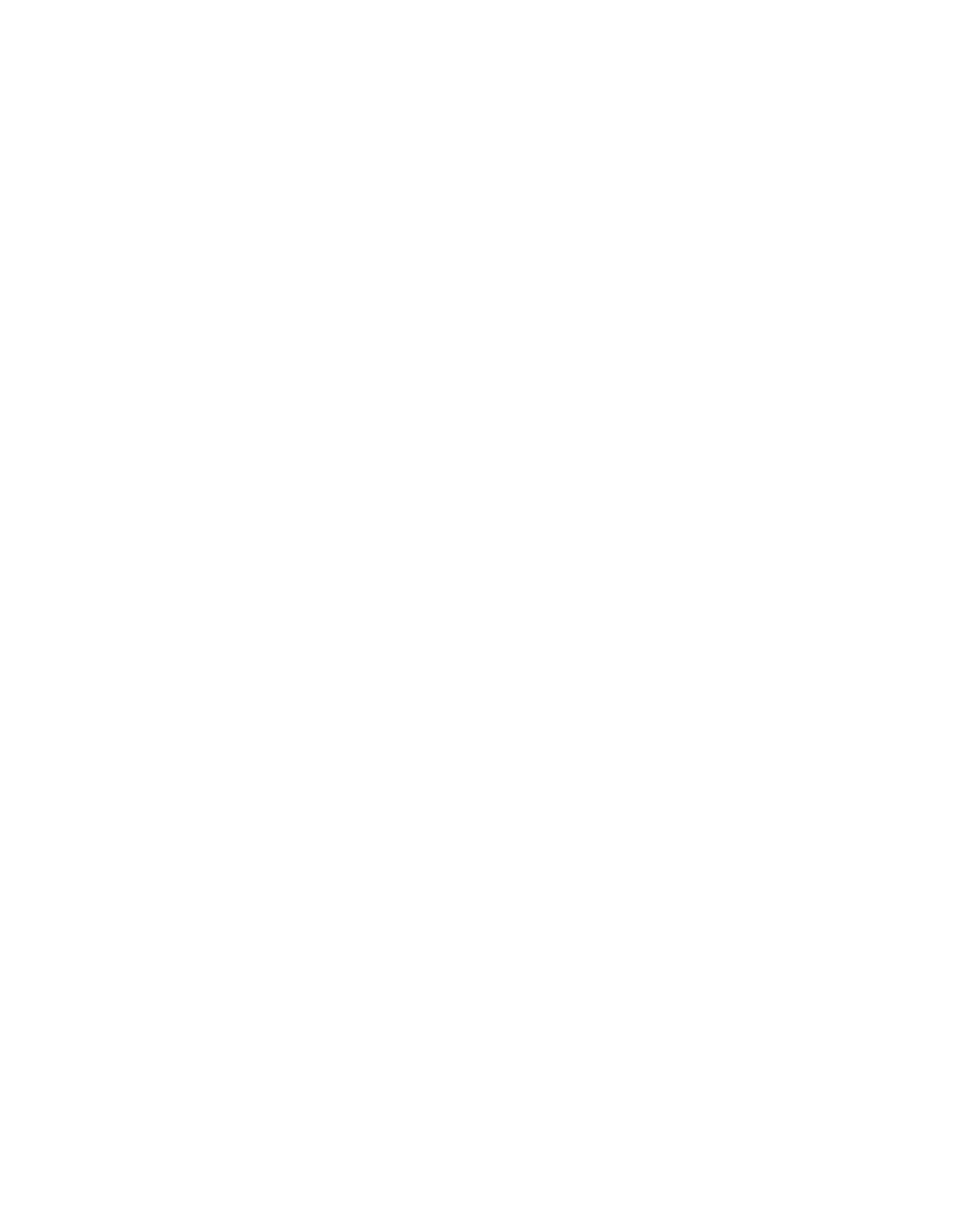# **SUBSTITUTE HOUSE BILL 1222** \_\_\_\_\_\_\_\_\_\_\_\_\_\_\_\_\_\_\_\_\_\_\_\_\_\_\_\_\_\_\_\_\_\_\_\_\_\_\_\_\_\_\_\_\_\_\_

\_\_\_\_\_\_\_\_\_\_\_\_\_\_\_\_\_\_\_\_\_\_\_\_\_\_\_\_\_\_\_\_\_\_\_\_\_\_\_\_\_\_\_\_\_\_\_

## AS AMENDED BY THE SENATE

Passed Legislature - 1991 Regular Session

## **State of Washington 52nd Legislature 1991 Regular Session**

**By** House Committee on Education (originally sponsored by Representatives Betrozoff, Peery, Brumsickle, G. Fisher, Brough, Holland, Paris, Broback, Nealey and Orr).

Read first time February 6, 1991.

 AN ACT Relating to school district directors' districts; amending RCW 28A.315.110, 28A.315.590, 28A.315.670, and 28A.315.680; reenacting and amending RCW 28A.315.580, 28A.315.670, and 28A.315.680; adding new sections to chapter 28A.315 RCW; repealing RCW 28A.315.685; providing an effective date; providing an expiration date; and declaring an emergency.

7 BE IT ENACTED BY THE LEGISLATURE OF THE STATE OF WASHINGTON:

8 NEW SECTION. **Sec. 1.** A new section is added to chapter 28A.315 9 RCW to read as follows:

 It is the responsibility of each school district board of directors to prepare for the division or redivision of the district into director districts no later than eight months after any of the following: (1) Receipt of federal decennial census data from the redistricting

14 commission established in RCW 44.05.030;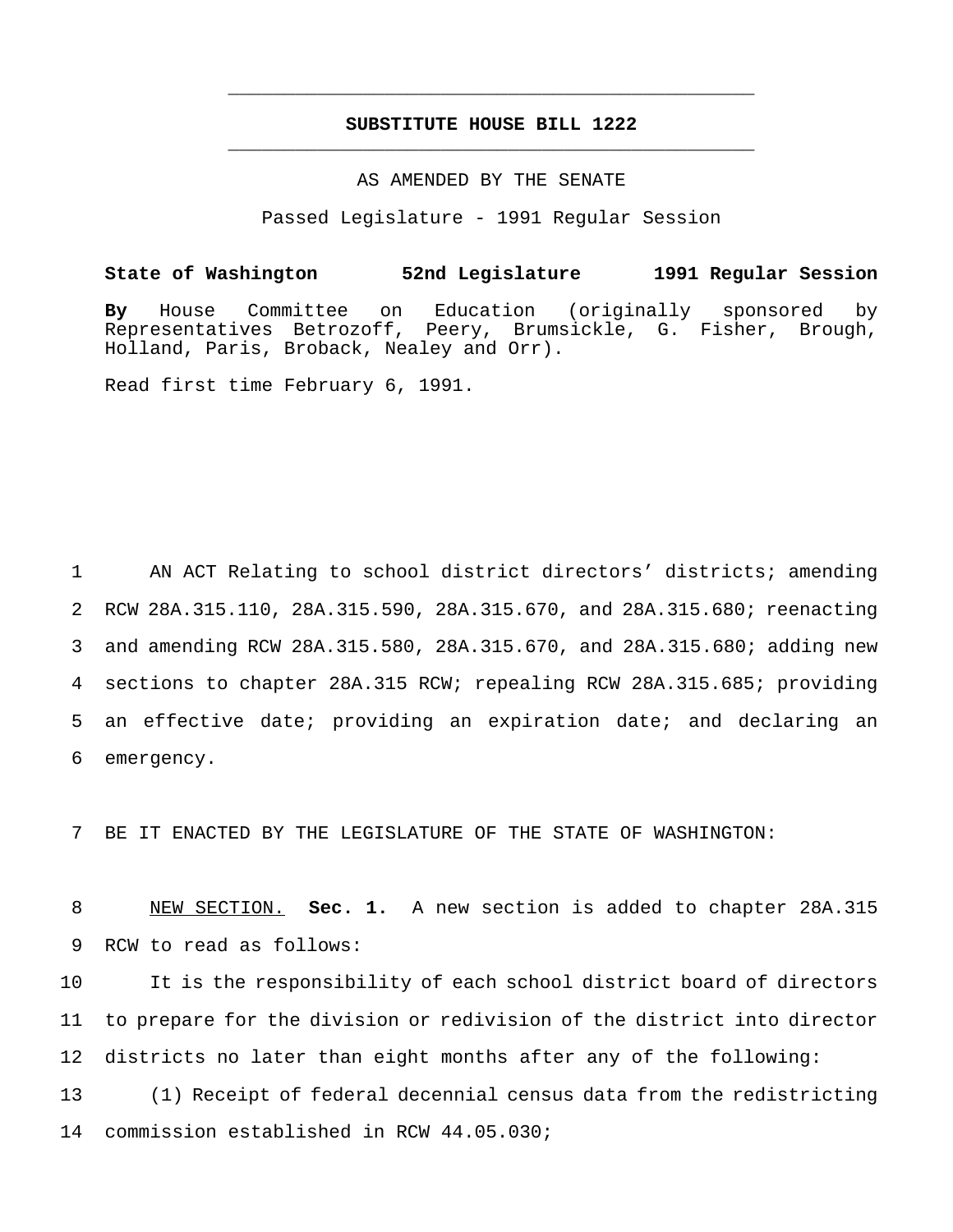(2) Consolidation of two or more districts into one district under RCW 28A.315.270;

 (3) Transfer of territory to or from the district under RCW 28A.315.280;

 (4) Annexation of territory to or from the district under RCW 28A.315.290 or 28A.315.320; or

 (5) Approval by a majority of the registered voters voting on a proposition authorizing the division of the district into director districts pursuant to RCW 28A.315.590.

 The districting or redistricting plan shall be consistent with the criteria and adopted according to the procedure established under RCW 29.70.100.

 **Sec. 2.** RCW 28A.315.110 and 1990 c 161 s 2 are each amended to read as follows:

The powers and duties of each regional committee shall be:

 (1) To initiate, on its own motion and whenever it deems such action advisable, proposals or alternate proposals for changes in the organization and extent of school districts in the educational service district; to receive, consider, and revise, whenever in its judgment revision is advisable, proposals initiated by petition or presented to the committee by the educational service district superintendent as provided for in this chapter; to prepare and submit to the state board any of the aforesaid proposals that are found by the regional committee to provide for satisfactory improvement in the school district system of the educational service district and state; to prepare and submit with the aforesaid proposals, a map showing the boundaries of existing school districts affected by any proposed change and the boundaries, including a description thereof, of each proposed new school district or of each existing school district as enlarged or diminished by any SHB 1222.SL p. 2 of 12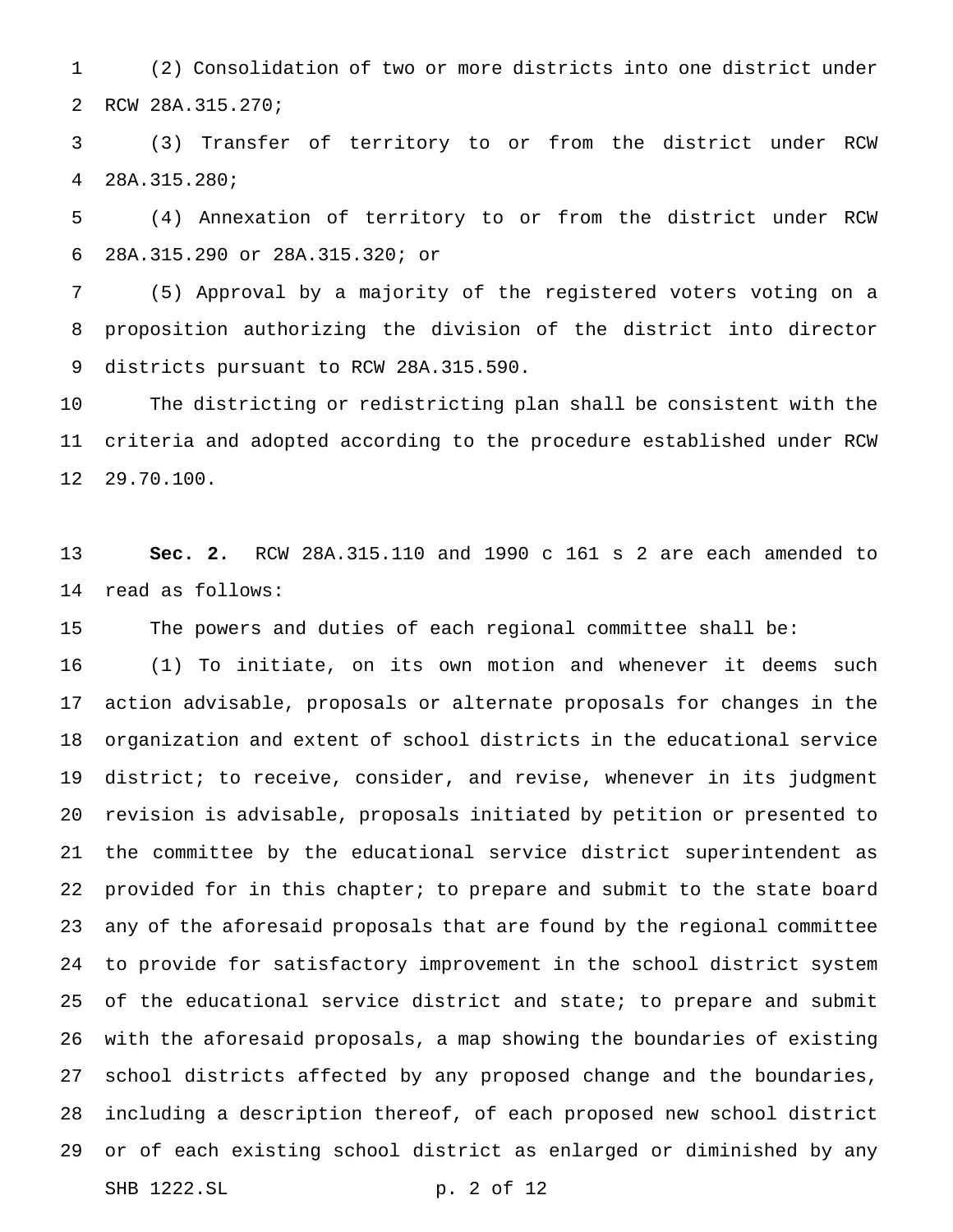proposed change, or both, and a summary of the reasons for the proposed change; and such other reports, records, and materials as the state board may request. The committee may utilize as a basis of its proposals and changes that comprehensive plan for changes in the organization and extent of the school districts of the county prepared and submitted to the state board prior to September 1, 1956, or, if the then county committee found, after considering the factors listed in RCW 28A.315.120, that no changes in the school district organization of the county were needed, the report to this effect submitted to the state board.

 (2)(a) To make an equitable adjustment of the property and other assets and of the liabilities, including bonded indebtedness and excess tax levies as otherwise authorized under this section, as to the old school districts and the new district or districts, if any, involved in or affected by a proposed change in the organization and extent of the school districts; and (b) to make an equitable adjustment of the bonded indebtedness outstanding against any of the aforesaid districts whenever in its judgment such adjustment is advisable, as to all of the school districts involved in or affected by any change heretofore or hereafter effected; and (c) to provide that territory transferred from a school district by a change in the organization and extent of school districts shall either remain subject to, or be relieved of, any one or more excess tax levies which are authorized for the school district under RCW 84.52.053 before the effective date of the transfer of territory from the school district; and (d) to provide that territory transferred to a school district by a change in the organization and extent of school districts shall either be made subject to, or be relieved of, any one or more excess tax levies which are authorized for the school district under RCW 84.52.053 before the effective date of the transfer of territory to the school district; and (e) to submit to

p. 3 of 12 SHB 1222.SL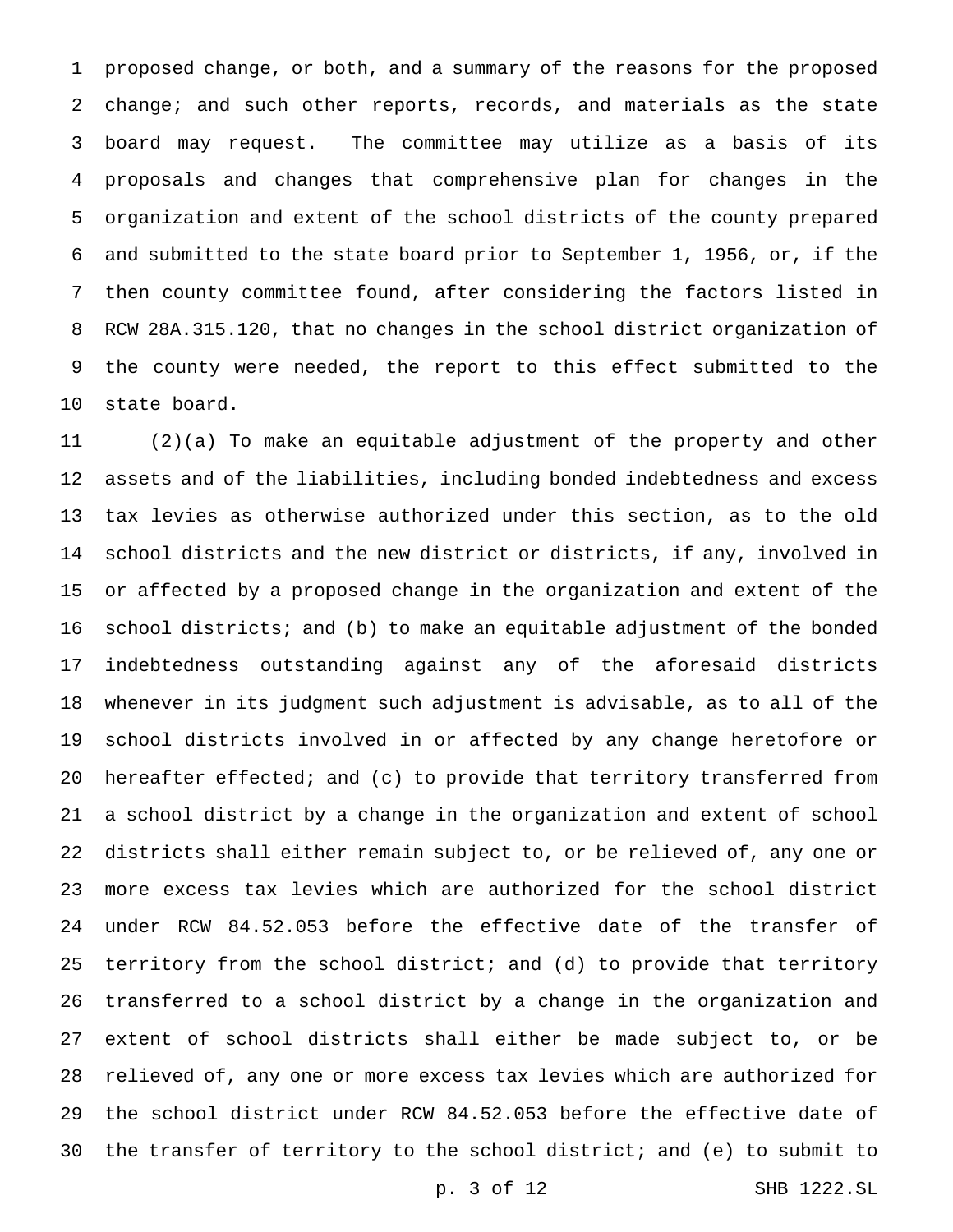the state board the proposed terms of adjustment and a statement of the reasons therefor in each case. In making the adjustments herein provided for, the regional committee shall consider the number of children of school age resident in and the assessed valuation of the property located in each school district and in each part of a district involved or affected; the purpose for which the bonded indebtedness of any school district was incurred; the value, location, and disposition of all improvements located in the school districts involved or 9 affected; and any other matters which in the judgment of the committee are of importance or essential to the making of an equitable adjustment.

 (3) To hold and keep a record of a public hearing or public hearings (a) on every proposal for the formation of a new school district or for the transfer from one existing district to another of any territory in which children of school age reside or for annexation of territory when the conditions set forth in RCW 28A.315.290 or 28A.315.320 prevail; and (b) on every proposal for adjustment of the assets and of the liabilities of school districts provided for in this chapter. Three members of the regional committee or two members of the committee and the educational service district superintendent may be designated by the committee to hold any public hearing that the committee is required to hold. The regional committee shall cause notice to be given, at least ten days prior to the date appointed for any such hearing, in one or more newspapers of general circulation within the geographical boundaries of the school districts affected by the proposed change or adjustment. In addition notice may be given by radio and television, or either thereof, when in the committee's judgment the public interest will be served thereby.

29 (4) ((To divide into five school directors' districts all first and second class school districts now in existence and not heretofore so SHB 1222.SL p. 4 of 12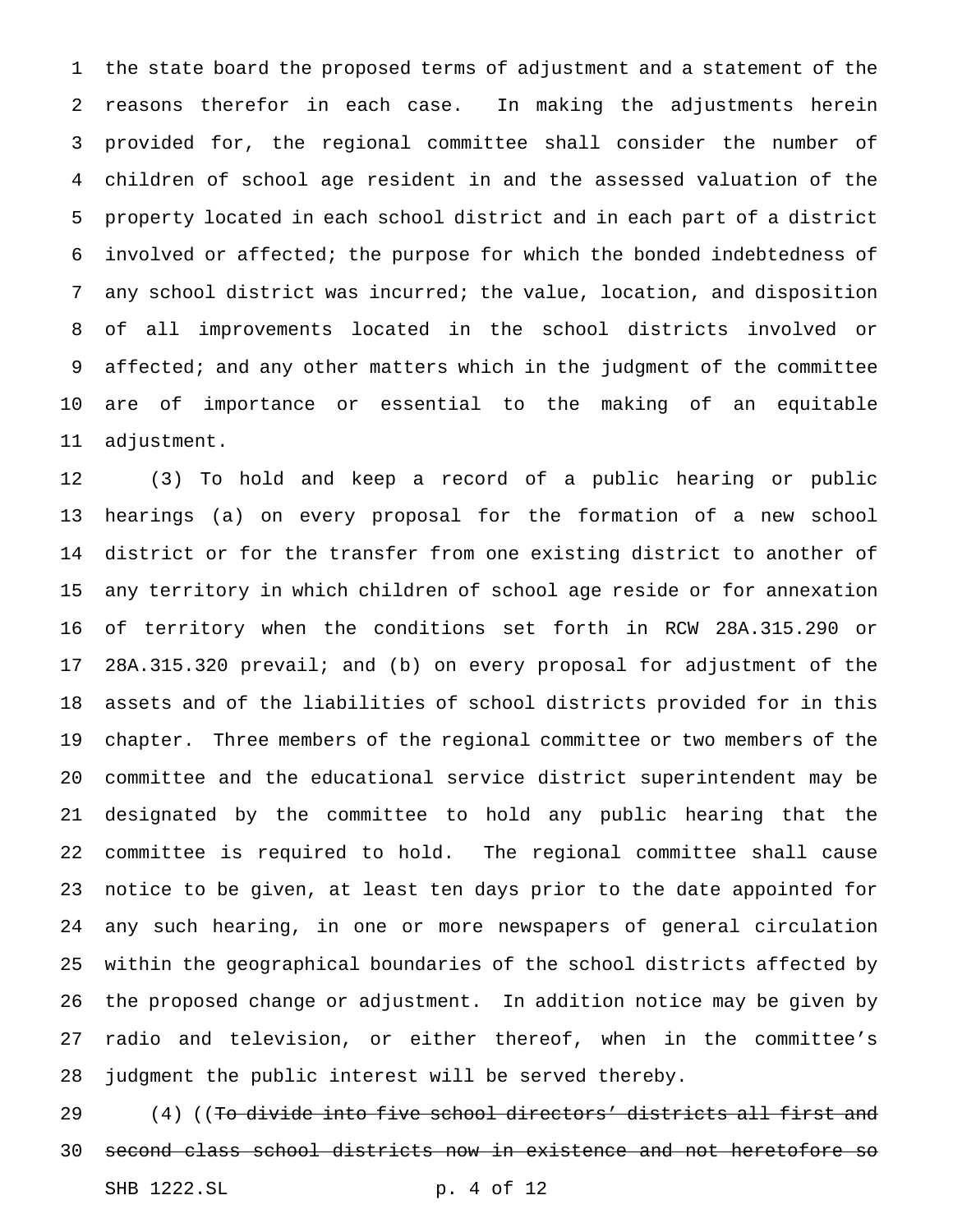divided and all first and second class school districts hereafter established: PROVIDED, That no first or second class school district shall be divided into directors' districts and no second class school district shall be divided into a combination of no fewer than three directors' districts nor more than two directors at large, unless a majority of the registered voters voting thereon at an election shall approve a proposition authorizing the division of the district in such manner. The boundaries of each directors' district shall be so 9 established that each such district shall comprise as nearly as 10 practicable an equal portion of the population of the school district. 11 (5) To rearrange at any time the committee deems such action 12 advisable in order to correct inequalities caused by changes in 13 population and changes in school district boundaries, the boundaries of any of the directors' districts of any school district heretofore or hereafter so divided: PROVIDED, That a petition therefor, shall be required for rearrangement in order to correct inequalities caused by changes in population. Said petition shall be signed by at least ten 18 registered voters residing in the aforesaid school district, and shall 19 be presented to the educational service district superintendent. A public hearing thereon shall be held by the regional committee, which hearing shall be called and conducted in the manner prescribed in 22 subsection (3) of this section.

 $(6)$ )) To prepare and submit to the superintendent of public instruction from time to time or, upon his or her request, reports and recommendations respecting the urgency of need for school plant facilities, the kind and extent of the facilities required, and the development of improved local school administrative units and attendance areas in the case of school districts that seek state assistance in providing school plant facilities.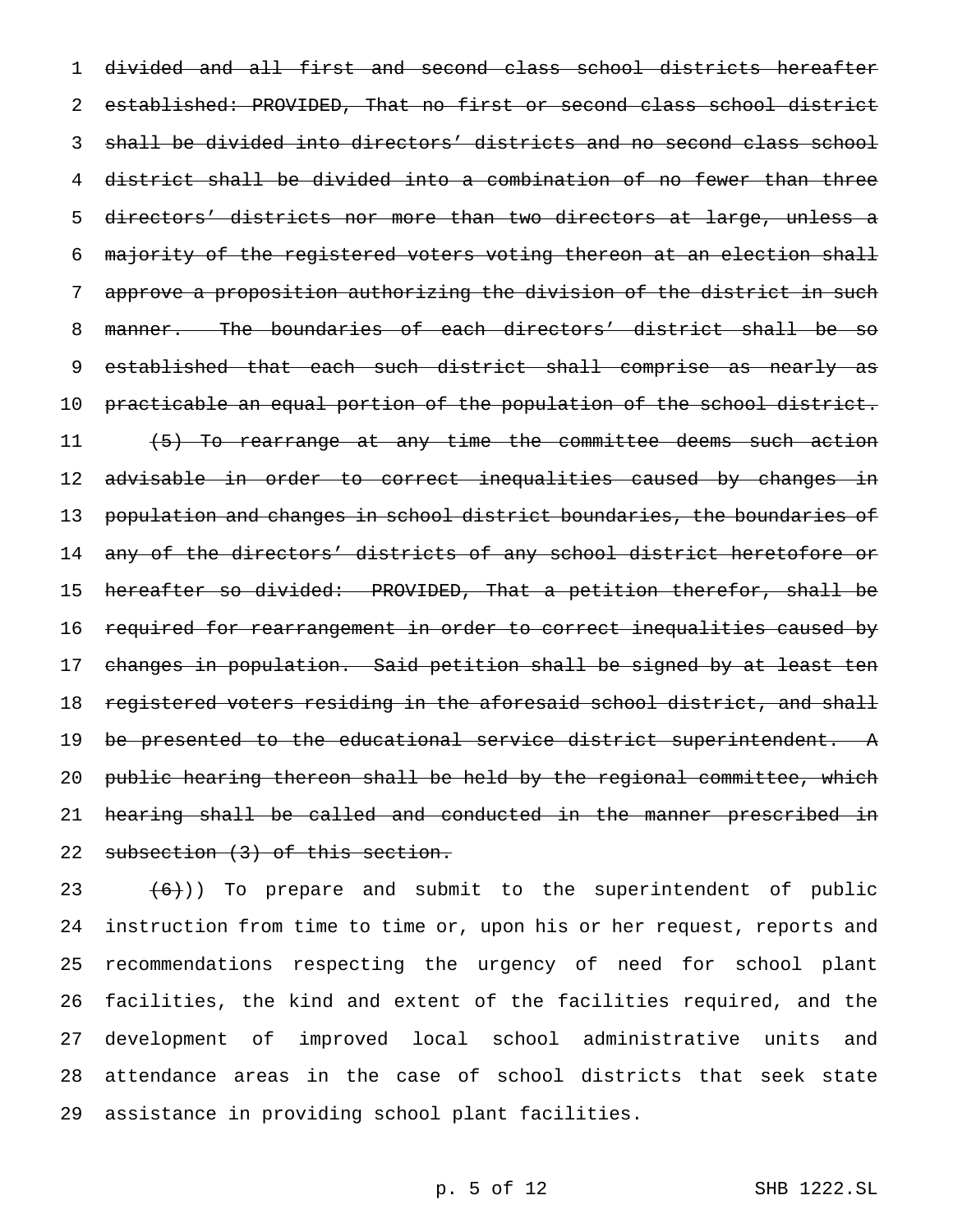**Sec. 3.** RCW 28A.315.580 and 1990 c 161 s 5 and 1990 c 33 s 319 are each reenacted and amended to read as follows:

 Whenever an election shall be held for the purpose of securing the approval of the voters for the formation of a new school district other than a school district of the first class having within its boundaries a city with a population of four hundred thousand people or more in class AA counties, if requested by one of the boards of directors of the school districts affected, there shall also be submitted to the 9 voters at the same election a proposition to authorize the ((regional 10 committee)) board of directors to divide the school district, if formed, into five directors' districts in first class school districts and a choice of five directors' districts or no fewer than three directors' districts with the balance of the directors to be elected at large in second class school districts. Such director districts in second class districts, if approved, shall not become effective until the regular school election following the next regular school election at which time a new board of directors shall be elected as provided in RCW 28A.315.550. Such director districts in first class districts, if approved, shall not become effective until the next regular school election at which time a new board of directors shall be elected as provided in RCW 28A.315.600, 28A.315.610, and 28A.315.620. Each of the five directors shall be elected from among the residents of the respective director district, or from among the residents of the entire school district in the case of directors at large, by the electors of the entire school district.

 **Sec. 4.** RCW 28A.315.590 and 1990 c 161 s 6 are each amended to read as follows:

 The board of directors of every first class school district other than a school district of the first class having within its boundaries SHB 1222.SL p. 6 of 12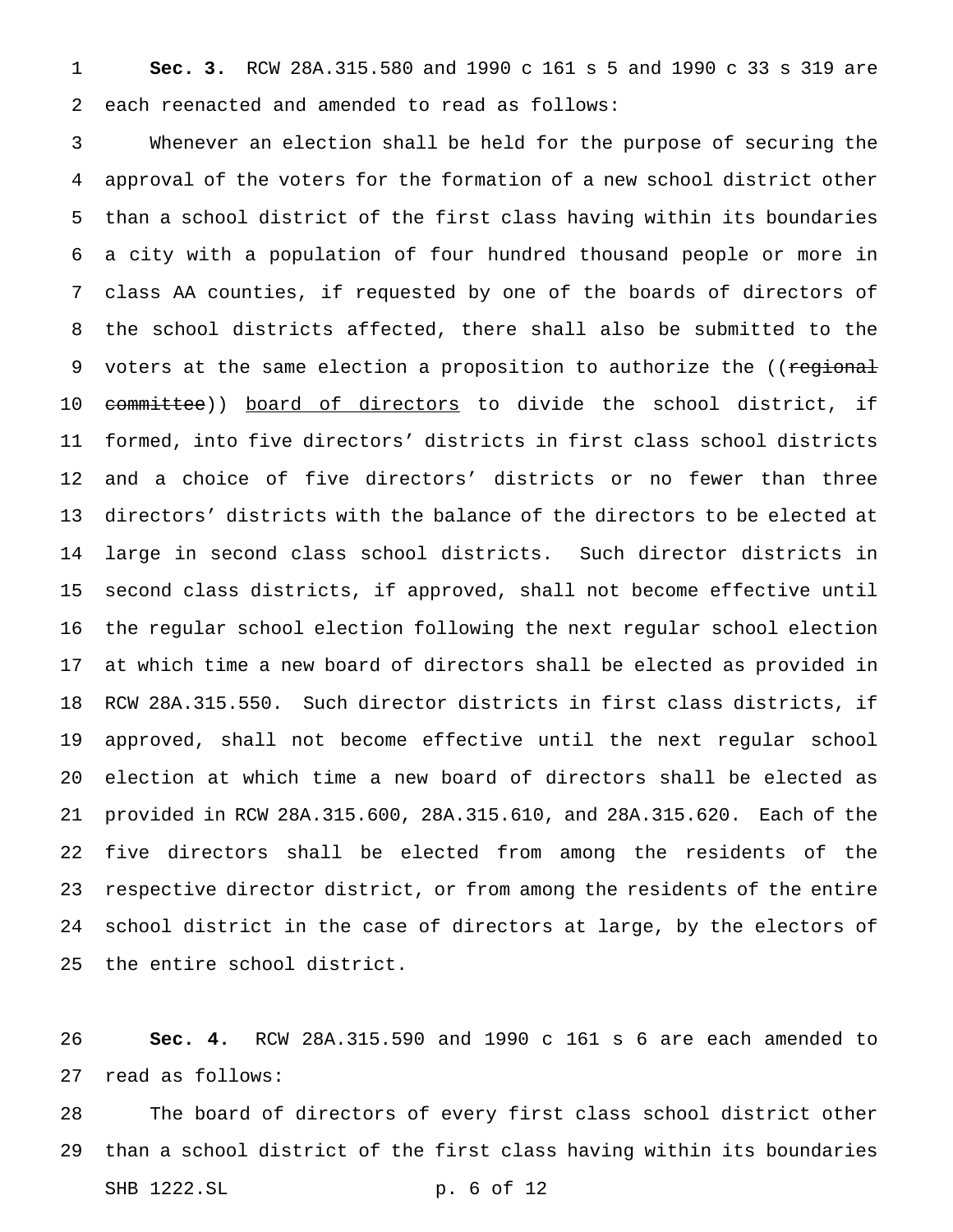a city with a population of four hundred thousand people or more in class AA counties which is not divided into directors' districts may submit to the voters at any regular school district election a 4 proposition to authorize the ((regional committee)) board of directors to divide the district into directors' districts or for second class school districts into director districts or a combination of no fewer than three director districts and no more than two at large positions. 8 If a majority of the votes cast on the proposition ((shall be)) is 9 affirmative, the ((regional committee)) board of directors shall 10 proceed to divide the district into directors' districts following the procedure established in RCW 29.70.100. Such director districts, if approved, shall not become effective until the next regular school election when a new five member board of directors shall be elected, one from each of the director districts from among the residents of the respective director district, or from among the residents of the entire school district in the case of directors at large, by the electors of the entire district, two for a term of two years and three for a term of four years, unless such district elects its directors for six years, in which case, one for a term of two years, two for a term of four years, and two for a term of six years.

 **Sec. 5.** RCW 28A.315.670 and 1990 c 33 s 327 are each amended to read as follows:

 Notwithstanding any other provision of law, any school district of the first class having within its boundaries a city with a population of four hundred thousand people or more in class AA counties shall be divided into seven director districts. The boundaries of such director 27 districts shall be established by the members of the school board ((and 28 approved by the county committee on school district organization)), such boundaries to be established so that each such district shall

p. 7 of 12 SHB 1222.SL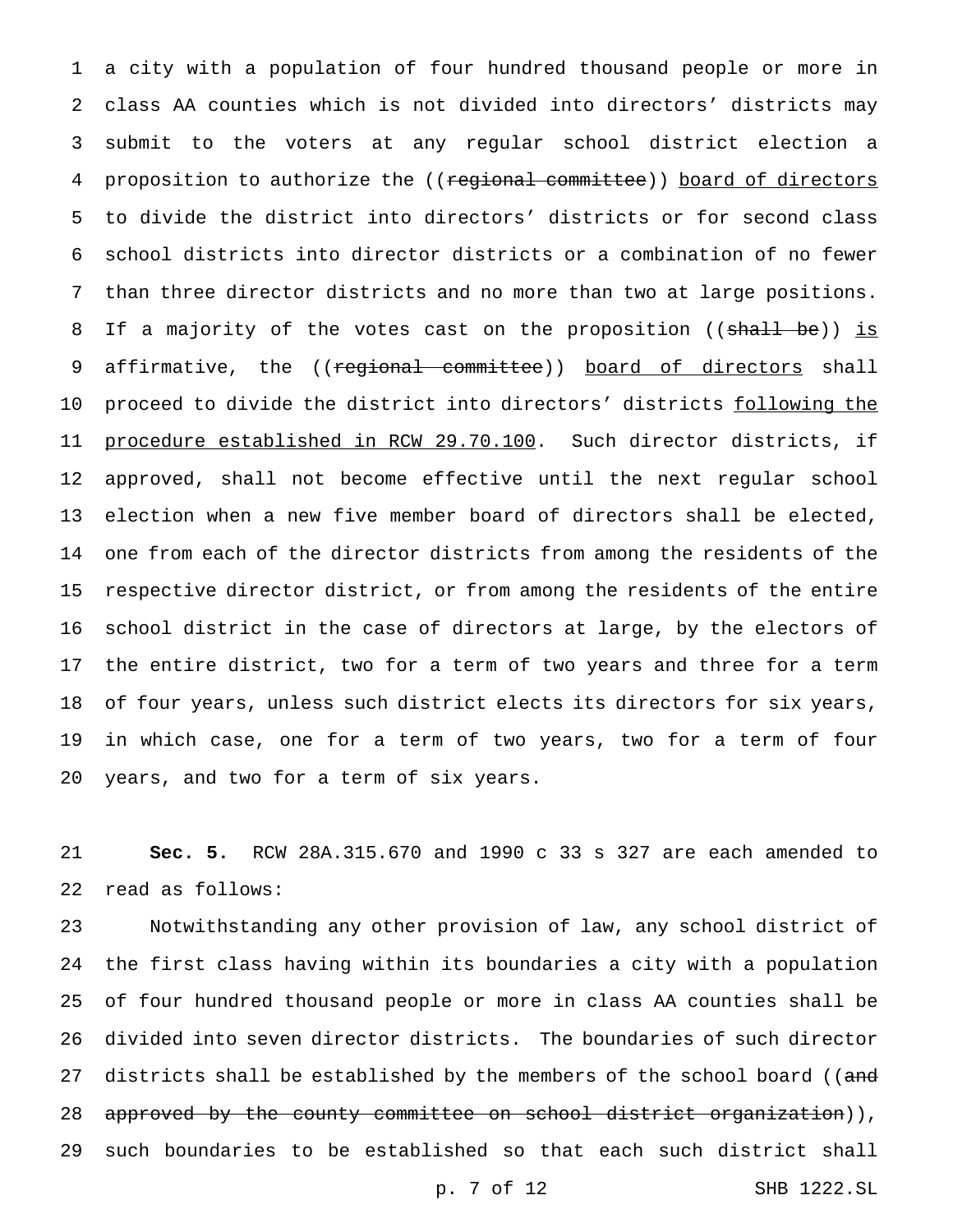1 ((comprise)) comply, as nearly as practicable, ((an equal portion of the population of the school district)) with the criteria established in RCW 29.70.100. Boundaries of such director districts shall be 4 adjusted by the school board ((and approved by the county committee)) 5 following the procedure established in RCW 29.70.100 after each federal decennial census if population change shows the need thereof to comply 7 with the ((equal population requirement above)) criteria of RCW 8 29.70.100. No person shall be eligible for the position of school director in any such director district unless such person resides in the particular director district. Residents in the particular director district desiring to be a candidate for school director shall file their declarations of candidacy for such director district and for the position of director in that district and shall be voted upon in the primary election by the registered voters of that particular director district: PROVIDED, That if not more than one person files a declaration of candidacy for the position of school director in any director district, no primary election shall be held in that district, and such candidate's name alone shall appear on the ballot for the director district position at the general election. The name of the person who receives the greatest number of votes and the name of the person who receives the next greatest number of votes at the primary for each director district position shall appear on the general election ballot under such position and shall be voted upon by all the registered voters in the school district. Except as provided in RCW 28A.315.680, every such director so elected in school districts divided into seven director districts shall serve for a term of four years as otherwise provided in RCW 28A.315.460.

 **Sec. 6.** RCW 28A.315.670 and 1990 c 59 s 99 and 1990 c 33 s 327 are each reenacted and amended to read as follows:

SHB 1222.SL p. 8 of 12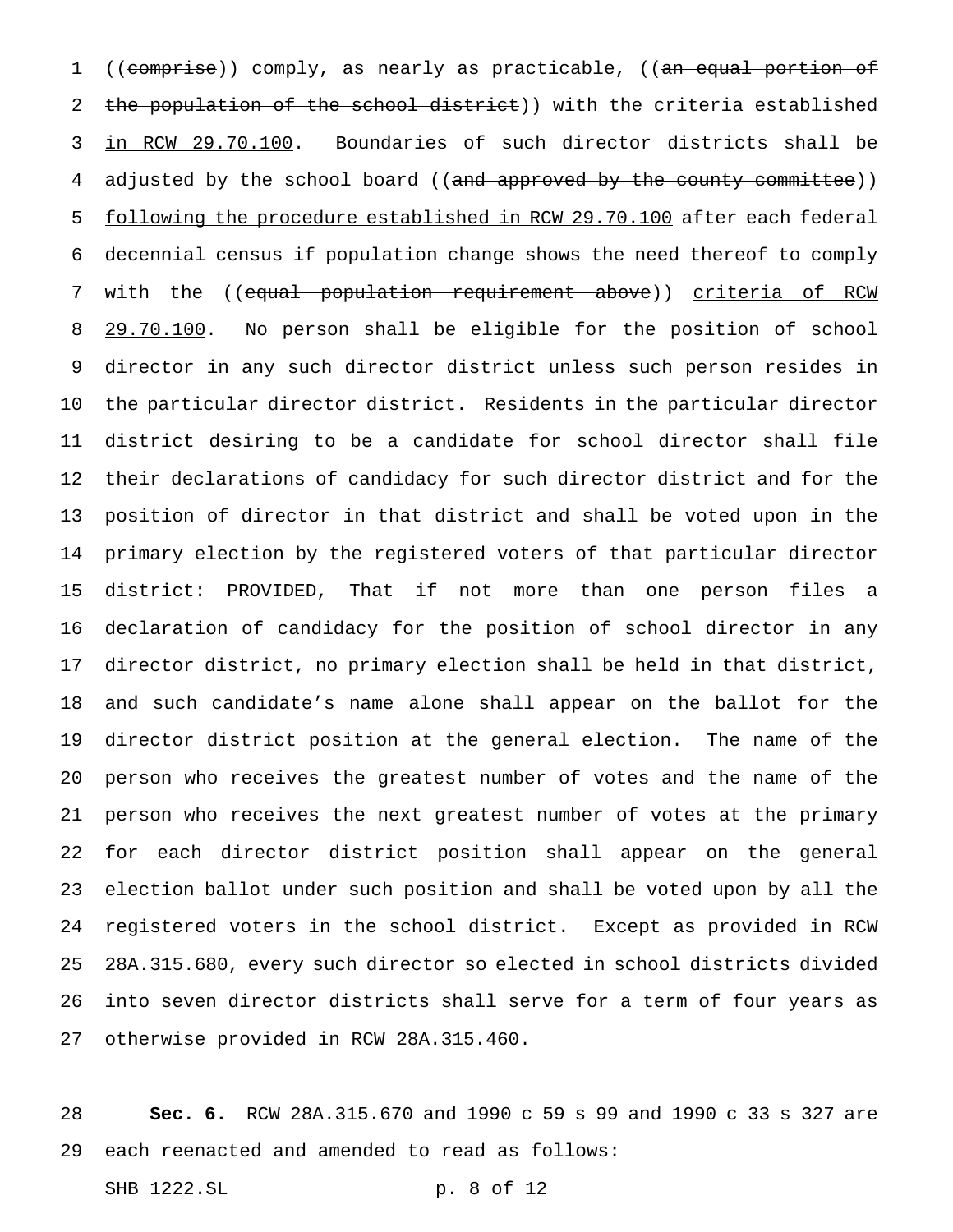Notwithstanding any other provision of law, any school district of the first class having within its boundaries a city with a population of four hundred thousand people or more in class AA counties shall be divided into seven director districts. The boundaries of such director 5 districts shall be established by the members of the school board ((and approved by the county committee on school district organization)), such boundaries to be established so that each such district shall 8 ((comprise)) comply, as nearly as practicable, ((an equal portion of 9 the population of the school district)) with the criteria established in RCW 29.70.100. Boundaries of such director districts shall be 11 adjusted by the school board ((and approved by the county committee)) 12 following the procedure established in RCW 29.70.100 after each federal decennial census if population change shows the need thereof to comply 14 with the ((<del>equal population requirement above</del>)) <u>criteria of RCW</u> 15 29.70.100. No person shall be eligible for the position of school director in any such director district unless such person resides in the particular director district. Residents in the particular director district desiring to be a candidate for school director shall file their declarations of candidacy for such director district and for the position of director in that district and shall be voted upon, in any primary required to be held for the position under Title 29 RCW, by the registered voters of that particular director district. In the general election, each position shall be voted upon by all the registered voters in the school district. The order of the names of candidates shall appear on the primary and general election ballots as required for nonpartisan positions under Title 29 RCW. Except as provided in RCW 28A.315.680, every such director so elected in school districts divided into seven director districts shall serve for a term of four years as otherwise provided in RCW 28A.315.460.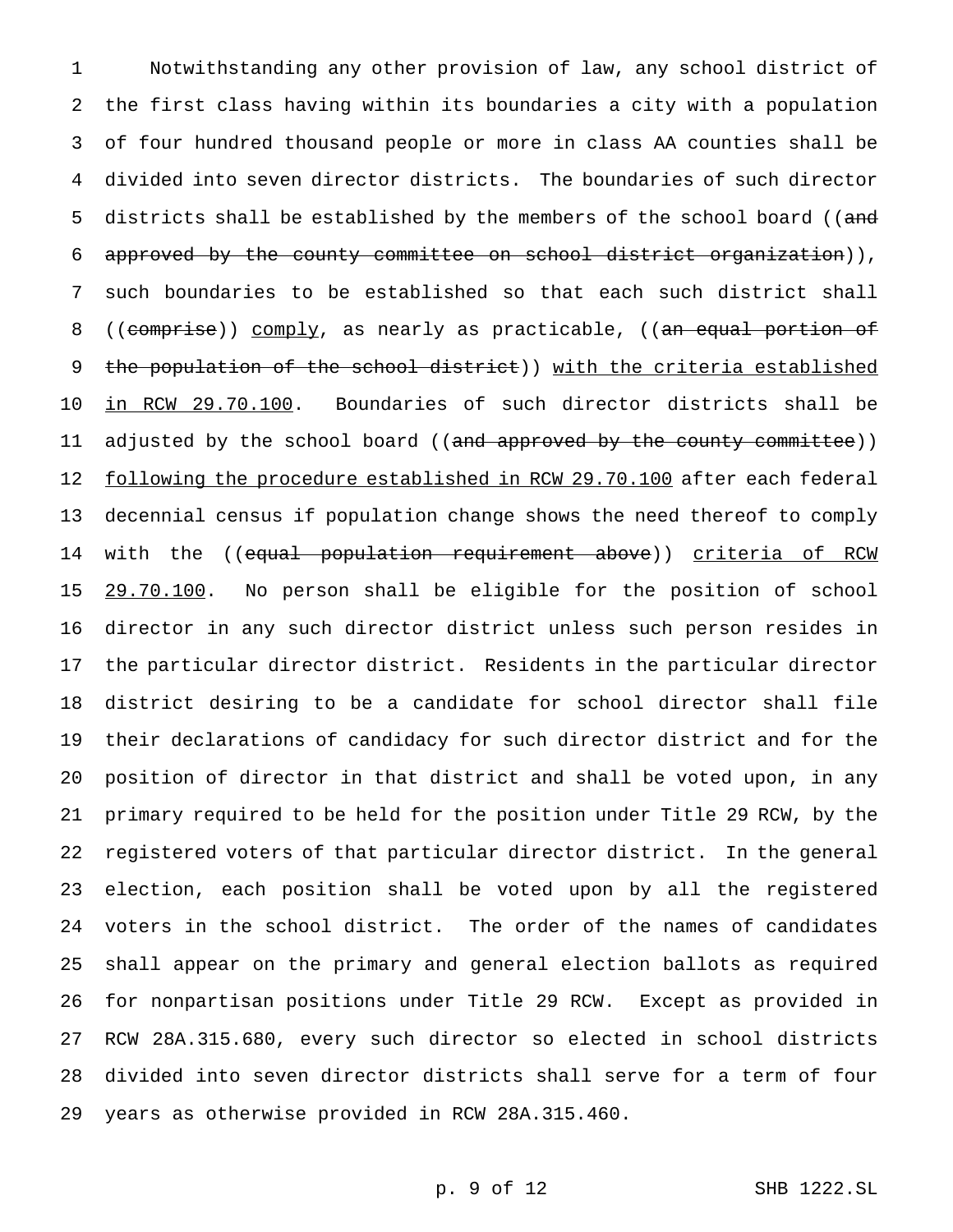**Sec. 7.** RCW 28A.315.680 and 1990 c 33 s 328 are each amended to read as follows:

3 ((<del>Within thirty days after March 25, 1969,</del>)) The school boards of any school district of the first class having within its boundaries a city with a population of four hundred thousand people or more in class AA counties shall establish the director district boundaries ((and obtain approval thereof by the county committee on school district 8 organization)). Appointment of a board member to fill any vacancy existing for a new director district prior to the next regular school election shall be by the school board. Prior to the next regular election in the school district and the filing of declarations of candidacy therefor, the incumbent school board shall designate said director districts by number. Directors appointed to fill vacancies as above provided shall be subject to election, one for a six-year term, and one for a two-year term and thereafter the term of their respective successors shall be for four years. The term of office of incumbent members of the board of such district shall not be affected by RCW 28A.315.450, 28A.315.460, 28A.315.570, 28A.315.670, 28A.315.680, 29.21.180, and 29.21.210.

 **Sec. 8.** RCW 28A.315.680 and 1990 c 59 s 72 and 1990 c 33 s 328 are each reenacted and amended to read as follows:

22 ((Within thirty days after March 25, 1969,)) The school boards of any school district of the first class having within its boundaries a city with a population of four hundred thousand people or more in class 25 AA counties shall establish the director district boundaries ((and 26 obtain approval thereof by the county committee on school district 27 organization)). Appointment of a board member to fill any vacancy existing for a new director district prior to the next regular school election shall be by the school board. Prior to the next regular SHB 1222.SL p. 10 of 12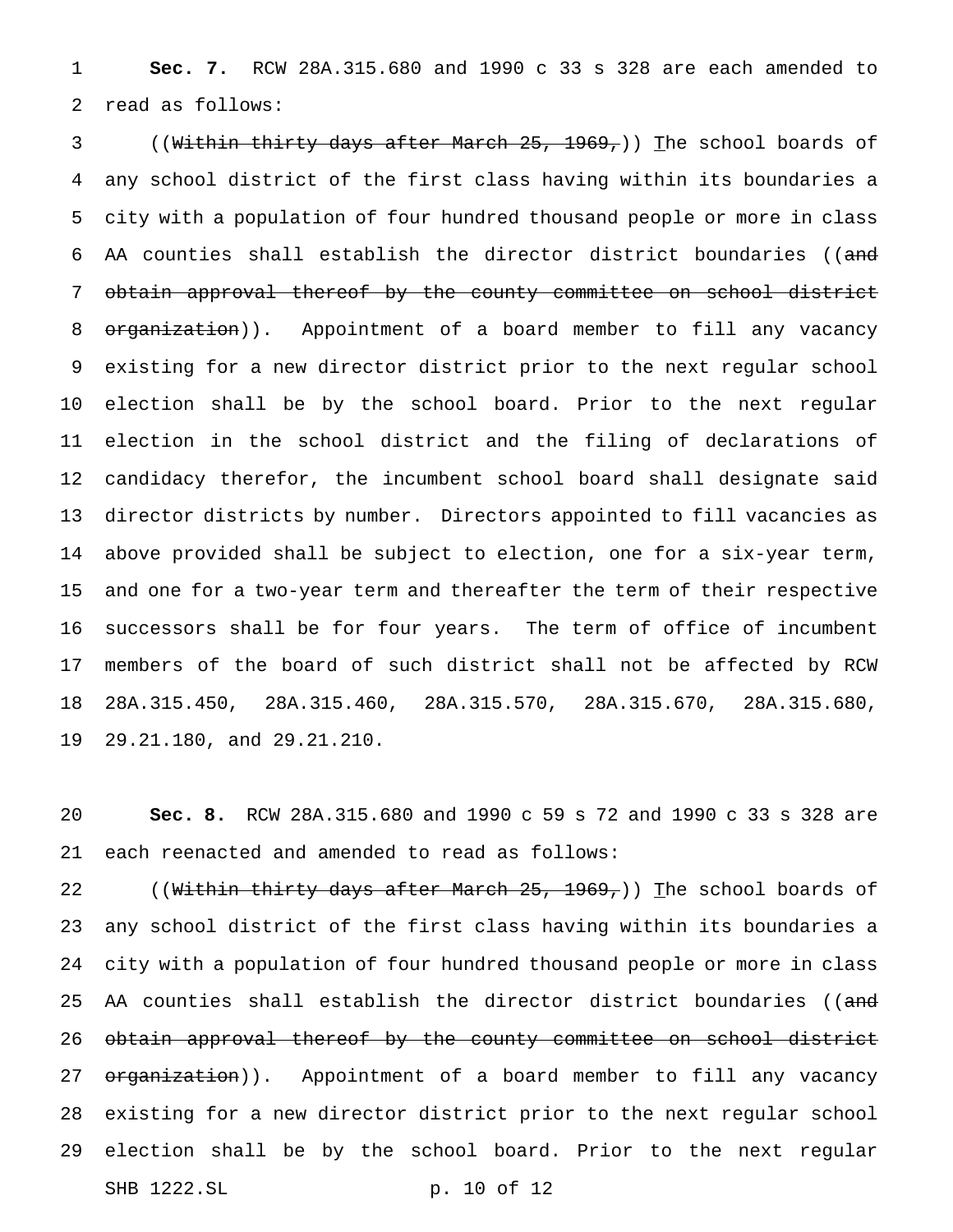election in the school district and the filing of declarations of candidacy therefor, the incumbent school board shall designate said director districts by number. Directors appointed to fill vacancies as above provided shall be subject to election, one for a six-year term, and one for a two-year term and thereafter the term of their respective successors shall be for four years. The term of office of incumbent members of the board of such district shall not be affected by RCW 28A.315.450, 28A.315.460, 28A.315.570, 28A.315.670, 28A.315.680, and 29.21.180.

 NEW SECTION. **Sec. 9.** A new section is added to chapter 28A.315 RCW to read as follows:

 (1) Any district boundary changes, including changes in director district boundaries, shall be submitted to the county auditor by the school district board of directors within thirty days after the changes have been approved by the board. The board shall submit both legal descriptions and maps.

 (2) Any boundary changes submitted to the county auditor after the fourth Monday in June of odd-numbered years shall not take effect until the following year.

 NEW SECTION. **Sec. 10.** RCW 28A.315.685 and 1990 c 161 s 1 are each repealed.

 NEW SECTION. **Sec. 11.** Sections 5 and 7 of this act shall expire July 1, 1992.

 NEW SECTION. **Sec. 12.** Sections 6 and 8 of this act shall take effect July 1, 1992.

p. 11 of 12 SHB 1222.SL